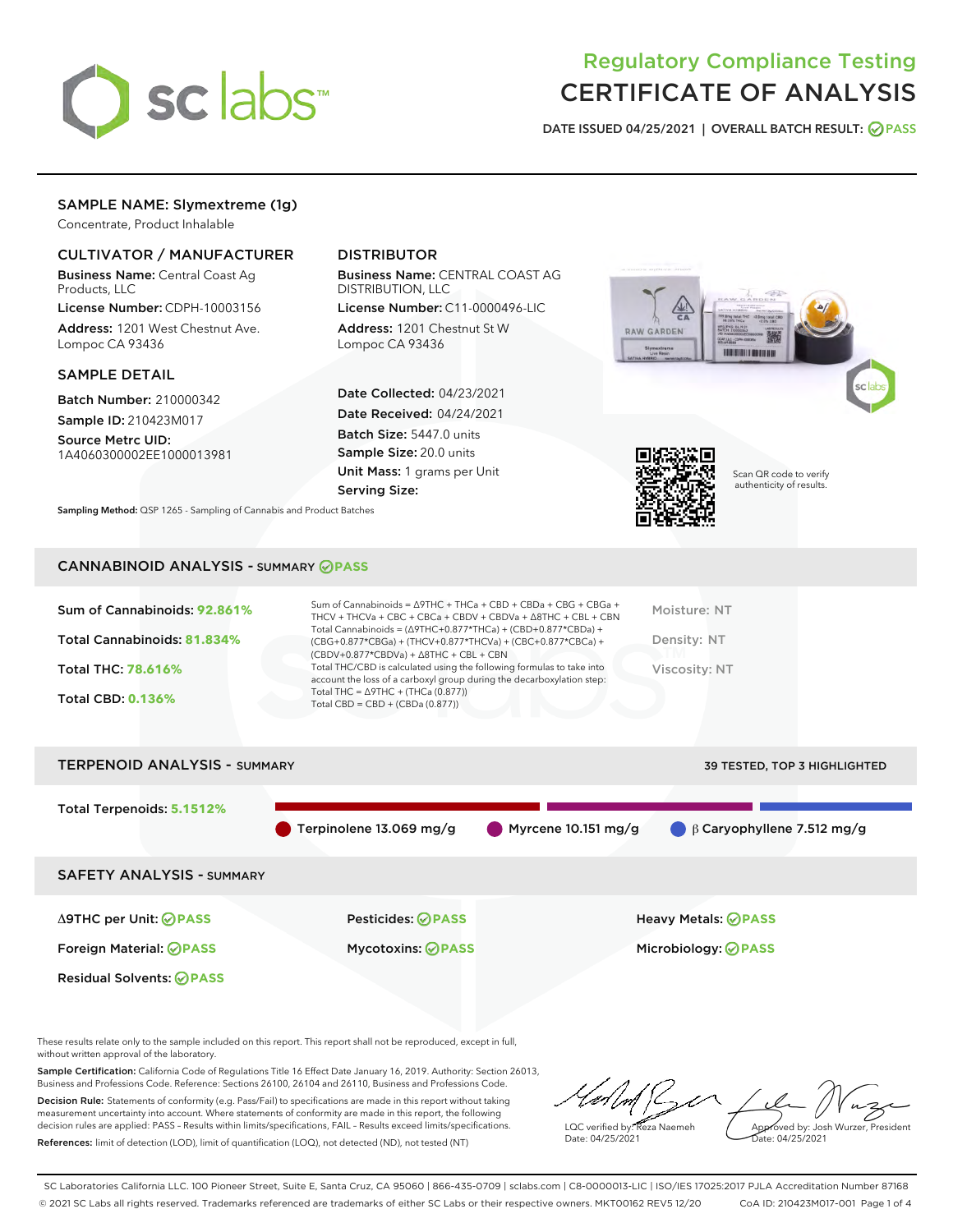



SLYMEXTREME (1G) | DATE ISSUED 04/25/2021 | OVERALL BATCH RESULT: @ PASS

#### CANNABINOID TEST RESULTS - 04/25/2021 2 PASS

Tested by high-performance liquid chromatography with diode-array detection (HPLC-DAD). **Method:** QSP 1157 - Analysis of Cannabinoids by HPLC-DAD

#### TOTAL CANNABINOIDS: **81.834%**

Total Cannabinoids (Total THC) + (Total CBD) + (Total CBG) + (Total THCV) + (Total CBC) + (Total CBDV) + ∆8THC + CBL + CBN

TOTAL THC: **78.616%** Total THC (∆9THC+0.877\*THCa)

TOTAL CBD: **0.136%**

Total CBD (CBD+0.877\*CBDa)

TOTAL CBG: 1.97% Total CBG (CBG+0.877\*CBGa)

TOTAL THCV: 0.498% Total THCV (THCV+0.877\*THCVa)

TOTAL CBC: 0.614% Total CBC (CBC+0.877\*CBCa)

TOTAL CBDV: ND Total CBDV (CBDV+0.877\*CBDVa)

| <b>COMPOUND</b>            | LOD/LOQ<br>(mg/g) | <b>MEASUREMENT</b><br><b>UNCERTAINTY</b><br>(mg/g) | <b>RESULT</b><br>(mg/g) | <b>RESULT</b><br>(%) |
|----------------------------|-------------------|----------------------------------------------------|-------------------------|----------------------|
| <b>THCa</b>                | 0.05/0.14         | ±22.167                                            | 862.52                  | 86.252               |
| <b>A9THC</b>               | 0.06 / 0.26       | ±1.023                                             | 29.73                   | 2.973                |
| <b>CBGa</b>                | 0.1/0.2           | ±1.01                                              | 19.4                    | 1.94                 |
| <b>CBCa</b>                | 0.07/0.28         | ±0.342                                             | 7.00                    | 0.700                |
| <b>THCVa</b>               | 0.07/0.20         | ±0.271                                             | 5.68                    | 0.568                |
| <b>CBG</b>                 | 0.06 / 0.19       | ±0.108                                             | 2.73                    | 0.273                |
| <b>CBDa</b>                | 0.02 / 0.19       | ±0.045                                             | 1.55                    | 0.155                |
| $\triangle$ 8THC           | 0.1/0.4           | N/A                                                | <b>ND</b>               | <b>ND</b>            |
| <b>THCV</b>                | 0.1 / 0.2         | N/A                                                | <b>ND</b>               | <b>ND</b>            |
| <b>CBD</b>                 | 0.07/0.29         | N/A                                                | <b>ND</b>               | <b>ND</b>            |
| <b>CBDV</b>                | 0.04 / 0.15       | N/A                                                | <b>ND</b>               | <b>ND</b>            |
| <b>CBDVa</b>               | 0.03 / 0.53       | N/A                                                | <b>ND</b>               | <b>ND</b>            |
| <b>CBL</b>                 | 0.06 / 0.24       | N/A                                                | <b>ND</b>               | <b>ND</b>            |
| <b>CBN</b>                 | 0.1/0.3           | N/A                                                | <b>ND</b>               | <b>ND</b>            |
| <b>CBC</b>                 | 0.2 / 0.5         | N/A                                                | <b>ND</b>               | <b>ND</b>            |
| <b>SUM OF CANNABINOIDS</b> |                   |                                                    | 928.61 mg/g             | 92.861%              |

#### **UNIT MASS: 1 grams per Unit**

| ∆9THC per Unit                        | 1120 per-package limit     | 29.73 mg/unit<br><b>PASS</b> |
|---------------------------------------|----------------------------|------------------------------|
| <b>Total THC per Unit</b>             |                            | 786.16 mg/unit               |
| <b>CBD per Unit</b>                   |                            | <b>ND</b>                    |
| <b>Total CBD per Unit</b>             |                            | $1.36$ mg/unit               |
| Sum of Cannabinoids<br>per Unit       |                            | 928.61 mg/unit               |
| <b>Total Cannabinoids</b><br>per Unit |                            | 818.34 mg/unit               |
| <b>MOISTURE TEST RESULT</b>           | <b>DENSITY TEST RESULT</b> | <b>VISCOSITY TEST RESULT</b> |

Not Tested

Not Tested

Not Tested

#### TERPENOID TEST RESULTS - 04/25/2021

Terpene analysis utilizing gas chromatography-flame ionization detection (GC-FID). **Method:** QSP 1192 - Analysis of Terpenoids by GC-FID

| <b>COMPOUND</b>         | LOD/LOQ<br>(mg/g) | <b>MEASUREMENT</b><br><b>UNCERTAINTY</b><br>(mg/g) | <b>RESULT</b><br>(mg/g)                         | <b>RESULT</b><br>(%) |
|-------------------------|-------------------|----------------------------------------------------|-------------------------------------------------|----------------------|
| Terpinolene             | 0.008 / 0.026     | ±0.2679                                            | 13.069                                          | 1.3069               |
| <b>Myrcene</b>          | 0.008 / 0.025     | ±0.1309                                            | 10.151                                          | 1.0151               |
| $\beta$ Caryophyllene   | 0.004 / 0.012     | ±0.2674                                            | 7.512                                           | 0.7512               |
| Limonene                | 0.005 / 0.016     | ±0.1040                                            | 7.276                                           | 0.7276               |
| $\alpha$ Humulene       | 0.009 / 0.029     | ±0.0679                                            | 2.115                                           | 0.2115               |
| $\alpha$ Bisabolol      | 0.008 / 0.026     | ±0.0924                                            | 1.731                                           | 0.1731               |
| $\beta$ Pinene          | 0.004 / 0.014     | ±0.0190                                            | 1.648                                           | 0.1648               |
| $\alpha$ Pinene         | 0.005 / 0.017     | ±0.0109                                            | 1.270                                           | 0.1270               |
| trans-ß-Farnesene       | 0.008 / 0.025     | ±0.0350                                            | 0.985                                           | 0.0985               |
| Terpineol               | 0.016 / 0.055     | ±0.0600                                            | 0.977                                           | 0.0977               |
| Linalool                | 0.009 / 0.032     | ±0.0300                                            | 0.790                                           | 0.0790               |
| Fenchol                 | 0.010 / 0.034     | ±0.0279                                            | 0.721                                           | 0.0721               |
| Ocimene                 | 0.011 / 0.038     | ±0.0184                                            | 0.574                                           | 0.0574               |
| Nerolidol               | 0.009 / 0.028     | ±0.0223                                            | 0.354                                           | 0.0354               |
| Guaiol                  | 0.009 / 0.030     | ±0.0151                                            | 0.319                                           | 0.0319               |
| $\alpha$ Phellandrene   | 0.006 / 0.020     | ±0.0039                                            | 0.289                                           | 0.0289               |
| $\alpha$ Terpinene      | 0.005 / 0.017     | ±0.0041                                            | 0.277                                           | 0.0277               |
| 3 Carene                | 0.005 / 0.018     | ±0.0037                                            | 0.260                                           | 0.0260               |
| $\gamma$ Terpinene      | 0.006 / 0.018     | ±0.0041                                            | 0.238                                           | 0.0238               |
| Geraniol                | 0.002 / 0.007     | ±0.0090                                            | 0.204                                           | 0.0204               |
| Caryophyllene<br>Oxide  | 0.010 / 0.033     | ±0.0093                                            | 0.203                                           | 0.0203               |
| <b>Borneol</b>          | 0.005 / 0.016     | ±0.0069                                            | 0.165                                           | 0.0165               |
| Camphene                | 0.005 / 0.015     | ±0.0013                                            | 0.114                                           | 0.0114               |
| Sabinene                | 0.004 / 0.014     | ±0.0011                                            | 0.094                                           | 0.0094               |
| Sabinene Hydrate        | 0.006 / 0.022     | ±0.0031                                            | 0.080                                           | 0.0080               |
| Citronellol             | 0.003 / 0.010     | ±0.0025                                            | 0.052                                           | 0.0052               |
| <b>Geranyl Acetate</b>  | 0.004 / 0.014     | ±0.0018                                            | 0.044                                           | 0.0044               |
| p-Cymene                | 0.005 / 0.016     | N/A                                                | <loq< th=""><th><loq< th=""></loq<></th></loq<> | <loq< th=""></loq<>  |
| Nerol                   | 0.003 / 0.011     | N/A                                                | <loq< th=""><th><loq< th=""></loq<></th></loq<> | <loq< th=""></loq<>  |
| Eucalyptol              | 0.006 / 0.018     | N/A                                                | <b>ND</b>                                       | <b>ND</b>            |
| Fenchone                | 0.009 / 0.028     | N/A                                                | ND                                              | ND                   |
| (-)-Isopulegol          | 0.005 / 0.016     | N/A                                                | ND                                              | <b>ND</b>            |
| Camphor                 | 0.006 / 0.019     | N/A                                                | ND                                              | <b>ND</b>            |
| Isoborneol              | 0.004 / 0.012     | N/A                                                | <b>ND</b>                                       | <b>ND</b>            |
| Menthol                 | 0.008 / 0.025     | N/A                                                | ND                                              | ND                   |
| R-(+)-Pulegone          | 0.003 / 0.011     | N/A                                                | ND                                              | ND                   |
| $\alpha$ Cedrene        | 0.005 / 0.016     | N/A                                                | <b>ND</b>                                       | <b>ND</b>            |
| Valencene               | 0.009 / 0.030     | N/A                                                | ND                                              | ND                   |
| Cedrol                  | 0.008 / 0.027     | N/A                                                | ND                                              | <b>ND</b>            |
| <b>TOTAL TERPENOIDS</b> |                   |                                                    | 51.512 mg/g                                     | 5.1512%              |

SC Laboratories California LLC. 100 Pioneer Street, Suite E, Santa Cruz, CA 95060 | 866-435-0709 | sclabs.com | C8-0000013-LIC | ISO/IES 17025:2017 PJLA Accreditation Number 87168 © 2021 SC Labs all rights reserved. Trademarks referenced are trademarks of either SC Labs or their respective owners. MKT00162 REV5 12/20 CoA ID: 210423M017-001 Page 2 of 4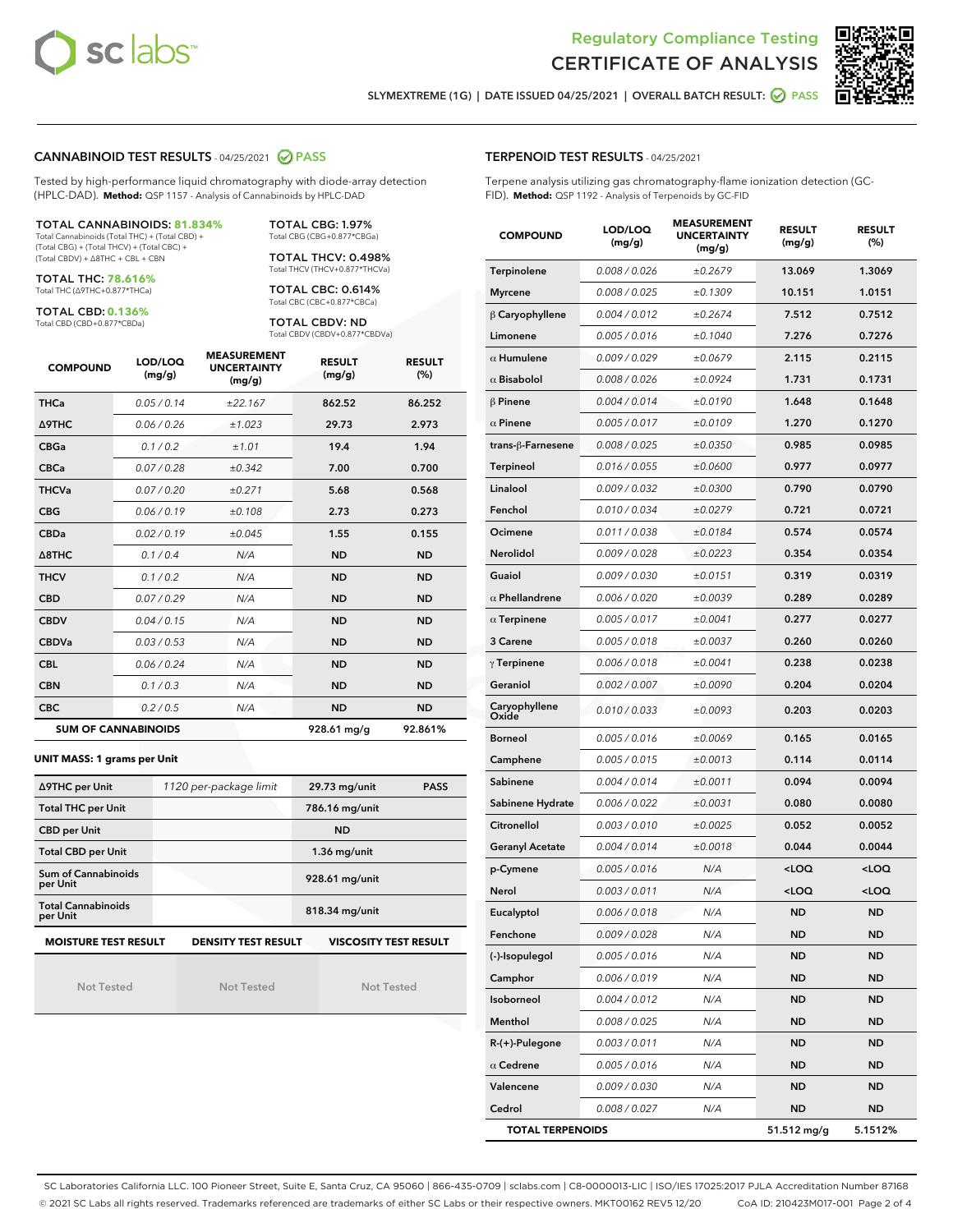



SLYMEXTREME (1G) | DATE ISSUED 04/25/2021 | OVERALL BATCH RESULT: @ PASS

## CATEGORY 1 PESTICIDE TEST RESULTS - 04/25/2021 2 PASS

Pesticide and plant growth regulator analysis utilizing high-performance liquid chromatography-mass spectrometry (HPLC-MS) or gas chromatography-mass spectrometry (GC-MS). \*GC-MS utilized where indicated. **Method:** QSP 1212 - Analysis of Pesticides and Mycotoxins by LC-MS or QSP 1213 - Analysis of Pesticides by GC-MS

| 0.03 / 0.08<br><b>ND</b><br><b>PASS</b><br>Aldicarb<br>$\ge$ LOD<br>N/A<br>Carbofuran<br><b>ND</b><br>0.02 / 0.05<br>$\ge$ LOD<br>N/A<br><b>PASS</b><br>Chlordane*<br>0.03 / 0.08<br>$\ge$ LOD<br>N/A<br><b>ND</b><br><b>PASS</b><br>Chlorfenapyr*<br>0.03/0.10<br>$\ge$ LOD<br>N/A<br><b>ND</b><br><b>PASS</b><br>Chlorpyrifos<br>0.02 / 0.06<br>N/A<br><b>ND</b><br><b>PASS</b><br>$\ge$ LOD<br>Coumaphos<br>0.02 / 0.07<br>N/A<br><b>ND</b><br><b>PASS</b><br>$\ge$ LOD<br>Daminozide<br>0.02 / 0.07<br>N/A<br><b>ND</b><br><b>PASS</b><br>$\ge$ LOD<br><b>DDVP</b><br>0.03/0.09<br>$>$ LOD<br>N/A<br><b>ND</b><br><b>PASS</b><br>(Dichlorvos)<br>Dimethoate<br>0.03 / 0.08<br>$\ge$ LOD<br><b>ND</b><br><b>PASS</b><br>N/A<br>0.03/0.10<br>N/A<br><b>ND</b><br><b>PASS</b><br>Ethoprop(hos)<br>$>$ LOD<br>N/A<br><b>ND</b><br><b>PASS</b><br>Etofenprox<br>0.02 / 0.06<br>$\ge$ LOD<br>Fenoxycarb<br>0.03 / 0.08<br>$\ge$ LOD<br>N/A<br><b>ND</b><br><b>PASS</b><br>0.03 / 0.08<br>$\ge$ LOD<br>N/A<br><b>ND</b><br><b>PASS</b><br>Fipronil<br>Imazalil<br>0.02 / 0.06<br>$\geq$ LOD<br>N/A<br><b>ND</b><br><b>PASS</b><br><b>Methiocarb</b><br>0.02 / 0.07<br>$\ge$ LOD<br>N/A<br><b>ND</b><br><b>PASS</b><br>Methyl<br>0.03/0.10<br>N/A<br><b>ND</b><br><b>PASS</b><br>$\ge$ LOD<br>parathion<br>0.03/0.09<br><b>Mevinphos</b><br>$\ge$ LOD<br>N/A<br><b>ND</b><br><b>PASS</b><br>Paclobutrazol<br>0.02 / 0.05<br>$>$ LOD<br>N/A<br><b>ND</b><br><b>PASS</b><br>0.03 / 0.09<br>N/A<br>$\ge$ LOD<br><b>ND</b><br><b>PASS</b><br>Propoxur<br>0.03 / 0.08<br><b>ND</b><br><b>PASS</b><br>Spiroxamine<br>$\ge$ LOD<br>N/A<br>Thiacloprid<br>0.03/0.10<br>$\ge$ LOD<br>N/A<br><b>ND</b><br><b>PASS</b> | <b>COMPOUND</b> | LOD/LOQ<br>$(\mu g/g)$ | <b>ACTION</b><br><b>LIMIT</b><br>$(\mu g/g)$ | <b>MEASUREMENT</b><br><b>UNCERTAINTY</b><br>$(\mu g/g)$ | <b>RESULT</b><br>$(\mu g/g)$ | <b>RESULT</b> |
|---------------------------------------------------------------------------------------------------------------------------------------------------------------------------------------------------------------------------------------------------------------------------------------------------------------------------------------------------------------------------------------------------------------------------------------------------------------------------------------------------------------------------------------------------------------------------------------------------------------------------------------------------------------------------------------------------------------------------------------------------------------------------------------------------------------------------------------------------------------------------------------------------------------------------------------------------------------------------------------------------------------------------------------------------------------------------------------------------------------------------------------------------------------------------------------------------------------------------------------------------------------------------------------------------------------------------------------------------------------------------------------------------------------------------------------------------------------------------------------------------------------------------------------------------------------------------------------------------------------------------------------------------------------------------------------------------------|-----------------|------------------------|----------------------------------------------|---------------------------------------------------------|------------------------------|---------------|
|                                                                                                                                                                                                                                                                                                                                                                                                                                                                                                                                                                                                                                                                                                                                                                                                                                                                                                                                                                                                                                                                                                                                                                                                                                                                                                                                                                                                                                                                                                                                                                                                                                                                                                         |                 |                        |                                              |                                                         |                              |               |
|                                                                                                                                                                                                                                                                                                                                                                                                                                                                                                                                                                                                                                                                                                                                                                                                                                                                                                                                                                                                                                                                                                                                                                                                                                                                                                                                                                                                                                                                                                                                                                                                                                                                                                         |                 |                        |                                              |                                                         |                              |               |
|                                                                                                                                                                                                                                                                                                                                                                                                                                                                                                                                                                                                                                                                                                                                                                                                                                                                                                                                                                                                                                                                                                                                                                                                                                                                                                                                                                                                                                                                                                                                                                                                                                                                                                         |                 |                        |                                              |                                                         |                              |               |
|                                                                                                                                                                                                                                                                                                                                                                                                                                                                                                                                                                                                                                                                                                                                                                                                                                                                                                                                                                                                                                                                                                                                                                                                                                                                                                                                                                                                                                                                                                                                                                                                                                                                                                         |                 |                        |                                              |                                                         |                              |               |
|                                                                                                                                                                                                                                                                                                                                                                                                                                                                                                                                                                                                                                                                                                                                                                                                                                                                                                                                                                                                                                                                                                                                                                                                                                                                                                                                                                                                                                                                                                                                                                                                                                                                                                         |                 |                        |                                              |                                                         |                              |               |
|                                                                                                                                                                                                                                                                                                                                                                                                                                                                                                                                                                                                                                                                                                                                                                                                                                                                                                                                                                                                                                                                                                                                                                                                                                                                                                                                                                                                                                                                                                                                                                                                                                                                                                         |                 |                        |                                              |                                                         |                              |               |
|                                                                                                                                                                                                                                                                                                                                                                                                                                                                                                                                                                                                                                                                                                                                                                                                                                                                                                                                                                                                                                                                                                                                                                                                                                                                                                                                                                                                                                                                                                                                                                                                                                                                                                         |                 |                        |                                              |                                                         |                              |               |
|                                                                                                                                                                                                                                                                                                                                                                                                                                                                                                                                                                                                                                                                                                                                                                                                                                                                                                                                                                                                                                                                                                                                                                                                                                                                                                                                                                                                                                                                                                                                                                                                                                                                                                         |                 |                        |                                              |                                                         |                              |               |
|                                                                                                                                                                                                                                                                                                                                                                                                                                                                                                                                                                                                                                                                                                                                                                                                                                                                                                                                                                                                                                                                                                                                                                                                                                                                                                                                                                                                                                                                                                                                                                                                                                                                                                         |                 |                        |                                              |                                                         |                              |               |
|                                                                                                                                                                                                                                                                                                                                                                                                                                                                                                                                                                                                                                                                                                                                                                                                                                                                                                                                                                                                                                                                                                                                                                                                                                                                                                                                                                                                                                                                                                                                                                                                                                                                                                         |                 |                        |                                              |                                                         |                              |               |
|                                                                                                                                                                                                                                                                                                                                                                                                                                                                                                                                                                                                                                                                                                                                                                                                                                                                                                                                                                                                                                                                                                                                                                                                                                                                                                                                                                                                                                                                                                                                                                                                                                                                                                         |                 |                        |                                              |                                                         |                              |               |
|                                                                                                                                                                                                                                                                                                                                                                                                                                                                                                                                                                                                                                                                                                                                                                                                                                                                                                                                                                                                                                                                                                                                                                                                                                                                                                                                                                                                                                                                                                                                                                                                                                                                                                         |                 |                        |                                              |                                                         |                              |               |
|                                                                                                                                                                                                                                                                                                                                                                                                                                                                                                                                                                                                                                                                                                                                                                                                                                                                                                                                                                                                                                                                                                                                                                                                                                                                                                                                                                                                                                                                                                                                                                                                                                                                                                         |                 |                        |                                              |                                                         |                              |               |
|                                                                                                                                                                                                                                                                                                                                                                                                                                                                                                                                                                                                                                                                                                                                                                                                                                                                                                                                                                                                                                                                                                                                                                                                                                                                                                                                                                                                                                                                                                                                                                                                                                                                                                         |                 |                        |                                              |                                                         |                              |               |
|                                                                                                                                                                                                                                                                                                                                                                                                                                                                                                                                                                                                                                                                                                                                                                                                                                                                                                                                                                                                                                                                                                                                                                                                                                                                                                                                                                                                                                                                                                                                                                                                                                                                                                         |                 |                        |                                              |                                                         |                              |               |
|                                                                                                                                                                                                                                                                                                                                                                                                                                                                                                                                                                                                                                                                                                                                                                                                                                                                                                                                                                                                                                                                                                                                                                                                                                                                                                                                                                                                                                                                                                                                                                                                                                                                                                         |                 |                        |                                              |                                                         |                              |               |
|                                                                                                                                                                                                                                                                                                                                                                                                                                                                                                                                                                                                                                                                                                                                                                                                                                                                                                                                                                                                                                                                                                                                                                                                                                                                                                                                                                                                                                                                                                                                                                                                                                                                                                         |                 |                        |                                              |                                                         |                              |               |
|                                                                                                                                                                                                                                                                                                                                                                                                                                                                                                                                                                                                                                                                                                                                                                                                                                                                                                                                                                                                                                                                                                                                                                                                                                                                                                                                                                                                                                                                                                                                                                                                                                                                                                         |                 |                        |                                              |                                                         |                              |               |
|                                                                                                                                                                                                                                                                                                                                                                                                                                                                                                                                                                                                                                                                                                                                                                                                                                                                                                                                                                                                                                                                                                                                                                                                                                                                                                                                                                                                                                                                                                                                                                                                                                                                                                         |                 |                        |                                              |                                                         |                              |               |
|                                                                                                                                                                                                                                                                                                                                                                                                                                                                                                                                                                                                                                                                                                                                                                                                                                                                                                                                                                                                                                                                                                                                                                                                                                                                                                                                                                                                                                                                                                                                                                                                                                                                                                         |                 |                        |                                              |                                                         |                              |               |
|                                                                                                                                                                                                                                                                                                                                                                                                                                                                                                                                                                                                                                                                                                                                                                                                                                                                                                                                                                                                                                                                                                                                                                                                                                                                                                                                                                                                                                                                                                                                                                                                                                                                                                         |                 |                        |                                              |                                                         |                              |               |

#### CATEGORY 2 PESTICIDE TEST RESULTS - 04/25/2021 @ PASS

| <b>COMPOUND</b>          | LOD/LOO<br>$(\mu g/g)$ | <b>ACTION</b><br>LIMIT<br>$(\mu g/g)$ | <b>MEASUREMENT</b><br><b>UNCERTAINTY</b><br>$(\mu g/g)$ | <b>RESULT</b><br>$(\mu g/g)$ | <b>RESULT</b> |
|--------------------------|------------------------|---------------------------------------|---------------------------------------------------------|------------------------------|---------------|
| Abamectin                | 0.03/0.10              | 0.1                                   | N/A                                                     | <b>ND</b>                    | <b>PASS</b>   |
| Acephate                 | 0.02/0.07              | 0.1                                   | N/A                                                     | <b>ND</b>                    | <b>PASS</b>   |
| Acequinocyl              | 0.02/0.07              | 0.1                                   | N/A                                                     | <b>ND</b>                    | <b>PASS</b>   |
| Acetamiprid              | 0.02/0.05              | 0.1                                   | N/A                                                     | <b>ND</b>                    | <b>PASS</b>   |
| Azoxystrobin             | 0.02/0.07              | 0.1                                   | N/A                                                     | <b>ND</b>                    | <b>PASS</b>   |
| <b>Bifenazate</b>        | 0.01/0.04              | 0.1                                   | N/A                                                     | <b>ND</b>                    | <b>PASS</b>   |
| <b>Bifenthrin</b>        | 0.02/0.05              | 3                                     | N/A                                                     | <b>ND</b>                    | <b>PASS</b>   |
| <b>Boscalid</b>          | 0.03/0.09              | 0.1                                   | N/A                                                     | <b>ND</b>                    | <b>PASS</b>   |
| Captan                   | 0.19/0.57              | 0.7                                   | N/A                                                     | <b>ND</b>                    | <b>PASS</b>   |
| Carbaryl                 | 0.02/0.06              | 0.5                                   | N/A                                                     | <b>ND</b>                    | <b>PASS</b>   |
| Chlorantranilip-<br>role | 0.04/0.12              | 10                                    | N/A                                                     | <b>ND</b>                    | <b>PASS</b>   |
| Clofentezine             | 0.03/0.09              | 0.1                                   | N/A                                                     | <b>ND</b>                    | <b>PASS</b>   |

## CATEGORY 2 PESTICIDE TEST RESULTS - 04/25/2021 continued

| <b>COMPOUND</b>               | LOD/LOQ<br>$(\mu g/g)$ | <b>ACTION</b><br>LIMIT<br>$(\mu g/g)$ | <b>MEASUREMENT</b><br><b>UNCERTAINTY</b><br>(µg/g) | <b>RESULT</b><br>(µg/g) | <b>RESULT</b> |
|-------------------------------|------------------------|---------------------------------------|----------------------------------------------------|-------------------------|---------------|
| Cyfluthrin                    | 0.12 / 0.38            | 2                                     | N/A                                                | ND                      | <b>PASS</b>   |
| Cypermethrin                  | 0.11 / 0.32            | $\mathbf{1}$                          | N/A                                                | <b>ND</b>               | <b>PASS</b>   |
| <b>Diazinon</b>               | 0.02 / 0.05            | 0.1                                   | N/A                                                | ND                      | <b>PASS</b>   |
| Dimethomorph                  | 0.03 / 0.09            | 2                                     | N/A                                                | ND                      | <b>PASS</b>   |
| Etoxazole                     | 0.02 / 0.06            | 0.1                                   | N/A                                                | ND                      | <b>PASS</b>   |
| Fenhexamid                    | 0.03 / 0.09            | 0.1                                   | N/A                                                | ND                      | <b>PASS</b>   |
| Fenpyroximate                 | 0.02 / 0.06            | 0.1                                   | N/A                                                | ND                      | <b>PASS</b>   |
| Flonicamid                    | 0.03 / 0.10            | 0.1                                   | N/A                                                | <b>ND</b>               | <b>PASS</b>   |
| Fludioxonil                   | 0.03 / 0.10            | 0.1                                   | N/A                                                | ND                      | <b>PASS</b>   |
| Hexythiazox                   | 0.02 / 0.07            | 0.1                                   | N/A                                                | ND                      | <b>PASS</b>   |
| Imidacloprid                  | 0.04 / 0.11            | 5                                     | N/A                                                | <b>ND</b>               | <b>PASS</b>   |
| Kresoxim-methyl               | 0.02 / 0.07            | 0.1                                   | N/A                                                | <b>ND</b>               | <b>PASS</b>   |
| Malathion                     | 0.03 / 0.09            | 0.5                                   | N/A                                                | ND                      | <b>PASS</b>   |
| Metalaxyl                     | 0.02 / 0.07            | $\overline{2}$                        | N/A                                                | <b>ND</b>               | <b>PASS</b>   |
| Methomyl                      | 0.03 / 0.10            | 1                                     | N/A                                                | <b>ND</b>               | <b>PASS</b>   |
| Myclobutanil                  | 0.03 / 0.09            | 0.1                                   | N/A                                                | ND                      | <b>PASS</b>   |
| Naled                         | 0.02 / 0.07            | 0.1                                   | N/A                                                | ND                      | <b>PASS</b>   |
| Oxamyl                        | 0.04/0.11              | 0.5                                   | N/A                                                | ND                      | <b>PASS</b>   |
| Pentachloronitro-<br>benzene* | 0.03 / 0.09            | 0.1                                   | N/A                                                | ND                      | PASS          |
| Permethrin                    | 0.04 / 0.12            | 0.5                                   | N/A                                                | <b>ND</b>               | <b>PASS</b>   |
| Phosmet                       | 0.03/0.10              | 0.1                                   | N/A                                                | ND                      | <b>PASS</b>   |
| Piperonylbu-<br>toxide        | 0.02 / 0.07            | 3                                     | N/A                                                | ND                      | <b>PASS</b>   |
| Prallethrin                   | 0.03 / 0.08            | 0.1                                   | N/A                                                | ND                      | <b>PASS</b>   |
| Propiconazole                 | 0.02 / 0.07            | 0.1                                   | N/A                                                | ND                      | PASS          |
| Pyrethrins                    | 0.04 / 0.12            | 0.5                                   | N/A                                                | ND                      | <b>PASS</b>   |
| Pyridaben                     | 0.02 / 0.07            | 0.1                                   | N/A                                                | ND                      | PASS          |
| Spinetoram                    | 0.02 / 0.07            | 0.1                                   | N/A                                                | ND                      | PASS          |
| Spinosad                      | 0.02 / 0.07            | 0.1                                   | N/A                                                | <b>ND</b>               | <b>PASS</b>   |
| Spiromesifen                  | 0.02 / 0.05            | 0.1                                   | N/A                                                | ND                      | PASS          |
| Spirotetramat                 | 0.02 / 0.06            | 0.1                                   | N/A                                                | ND                      | <b>PASS</b>   |
| Tebuconazole                  | 0.02 / 0.07            | 0.1                                   | N/A                                                | ND                      | <b>PASS</b>   |
| Thiamethoxam                  | 0.03 / 0.10            | 5                                     | N/A                                                | ND                      | <b>PASS</b>   |
| Trifloxystrobin               | 0.03 / 0.08            | 0.1                                   | N/A                                                | <b>ND</b>               | <b>PASS</b>   |

SC Laboratories California LLC. 100 Pioneer Street, Suite E, Santa Cruz, CA 95060 | 866-435-0709 | sclabs.com | C8-0000013-LIC | ISO/IES 17025:2017 PJLA Accreditation Number 87168 © 2021 SC Labs all rights reserved. Trademarks referenced are trademarks of either SC Labs or their respective owners. MKT00162 REV5 12/20 CoA ID: 210423M017-001 Page 3 of 4